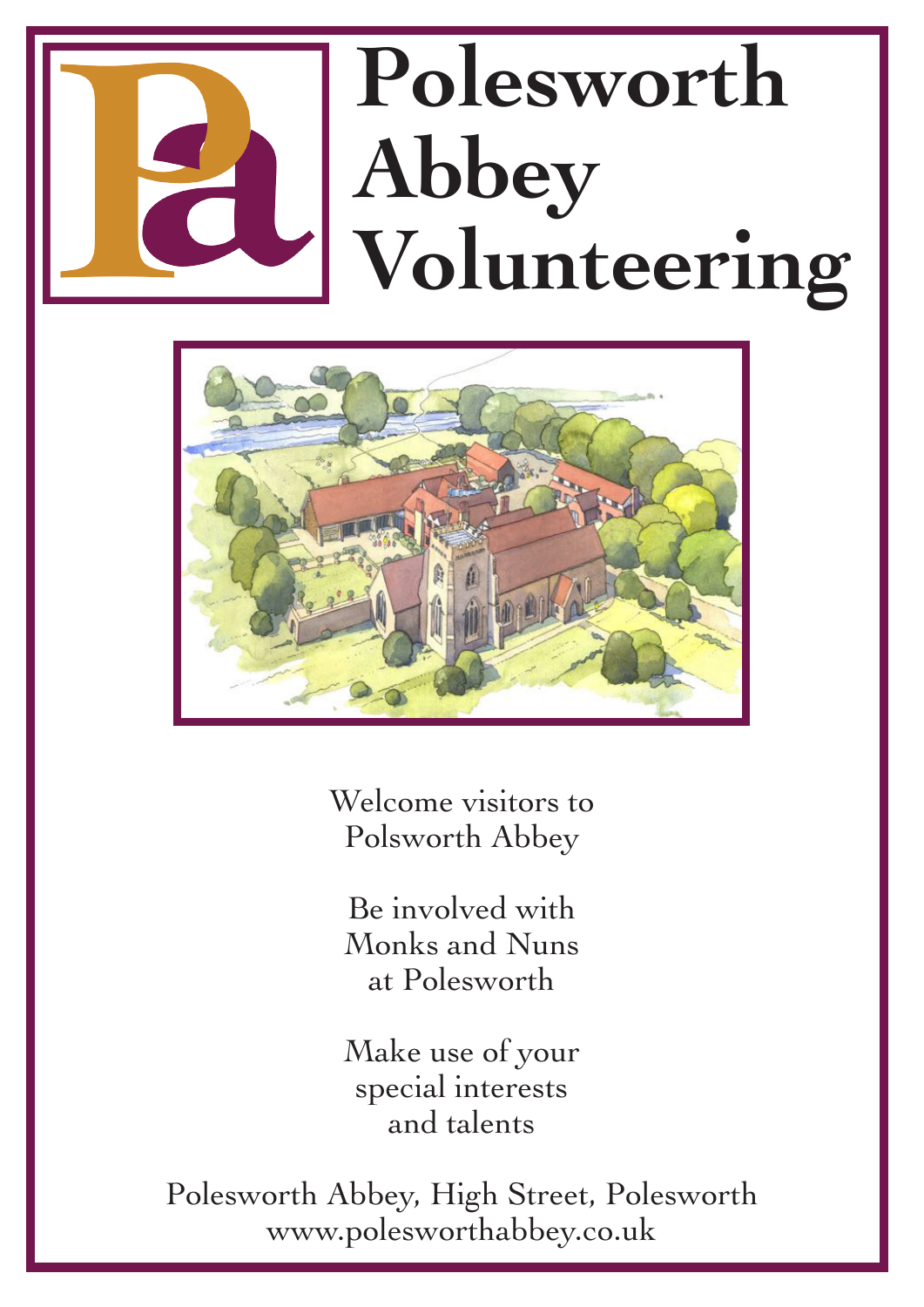#### Dear Volunteer

Thank you for thinking of Polesworth Abbey. As you read this leaflet you will see the opportunities of volunteering at Polesworth Abbey. There are already many people who enjoy volunteering here. Everyone's contribution is appreciated and your help would be appreciated too.

The Abbey site is 1200 years old and our visitors are encouraged to know more about the history and heritage of the site, as well as seeing what happens here in the present day. Volunteers welcome visitors and help School Projects that take place in the Abbey Church and around the Abbey site. During the summer we have *Monks and Nuns at Polesworth* which is has been running at Polesworth since 2006.

There are unique opportunities for local people and those further away to take part and enjoy welcoming the adults and children who come here. We will always reimburse expenses and hope that volunteers will travel to take part in the Polesworth Abbey projects. We hope that individual volunteers will enjoy what they do here. Especially we hope that volunteers might bring their own craft skills and offer these as part of *Monks and Nuns at Polesworth*.

Volunteering is all about giving and receiving. By volunteering we help to welcome people to the historic Abbey site and at the same time gain new friends and experience a sense of fulfilment and achievement. The volunteer opportunities at Polesworth Abbey are outlined here. Please let us give you an information pack with more ideas about the opportunities for volunteers at Polesworth.

**Father Philip, Polesworth Abbey**

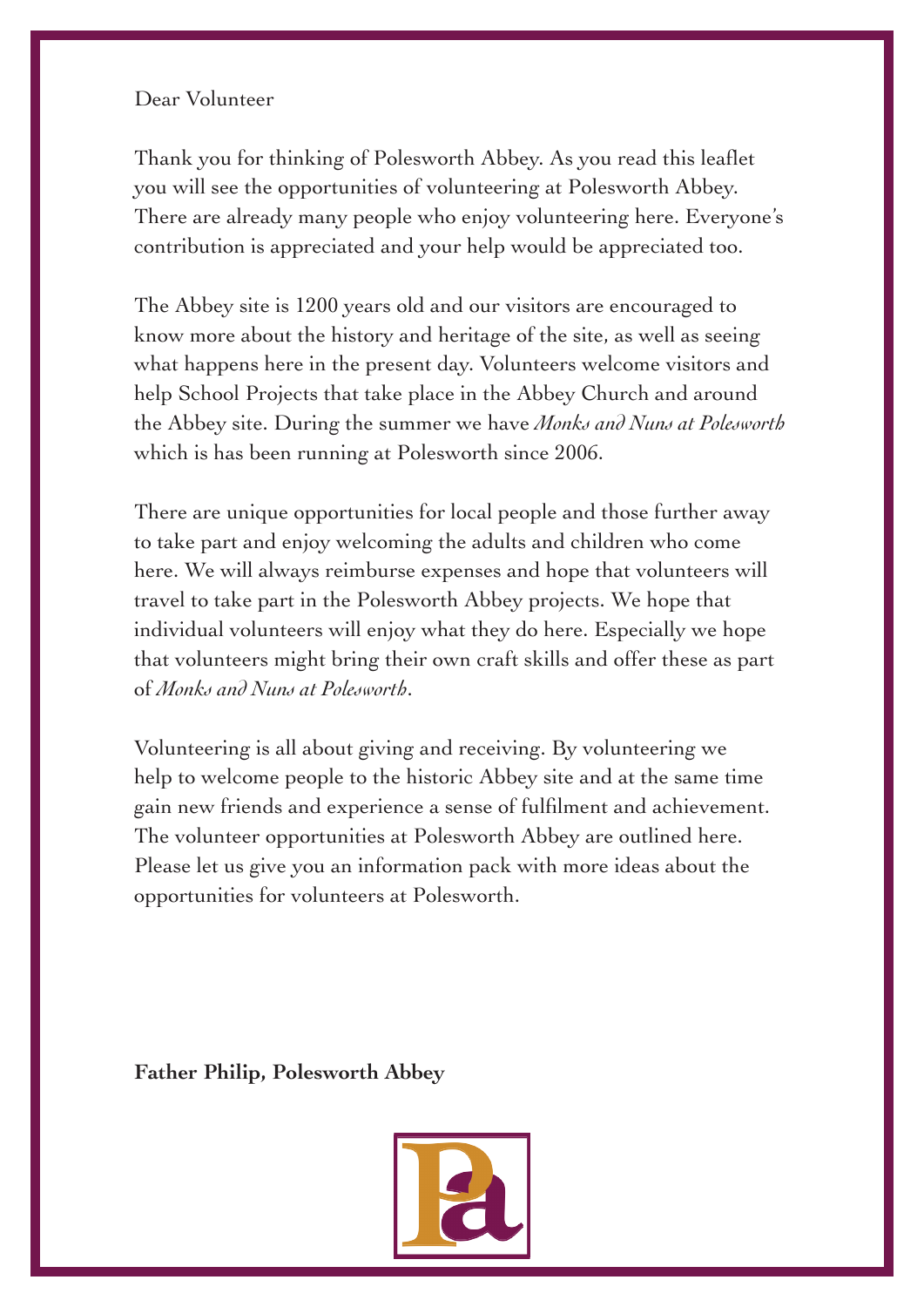## **At Polesworth Abbey there are a number of volunteering opportunities**

#### **1. To welcome visitors to Polesworth Abbey.**

 New facilities have been built at Polesworth abbey where visitors are welcomed. First impressions count! A good welcome to Polesworth is important! It contributes to visitors impression of the Abbey and the historic site.

## **2. To help provide refreshment and a welcome to School Staff bringing children to the Abbey site.**

 The Abbey runs a Schools Programme during the summer called Monks and Nuns at Polesworth, and before Christmas a programme called Baby Jesus at Polesworth. Schools visitors need a special welcome. Coaches need to be met. Children led to the Abbey. Refreshments made for the staff.

### **3. To be involved in Monks and Nuns at Polesworth.**

 Lead a small group of children, possibly giving a demonstration of a craft or skill that fits in with Monks and Nuns at Polesworth. Volunteers work closely with the professional staff who produce and co-ordinate the project. Volunteers have the opportunity to dress up and be 'in-role'.

### **4. To help with the Sensory Garden.**

 The Sensory Garden at Polesworth Abbey recreates the peace and calm of the monastery Cloister, and provides a place of reflection for Schools visitors and others. Volunteers: maintain and develop the garden; interpret the garden for Schools visitors; and create word trails.

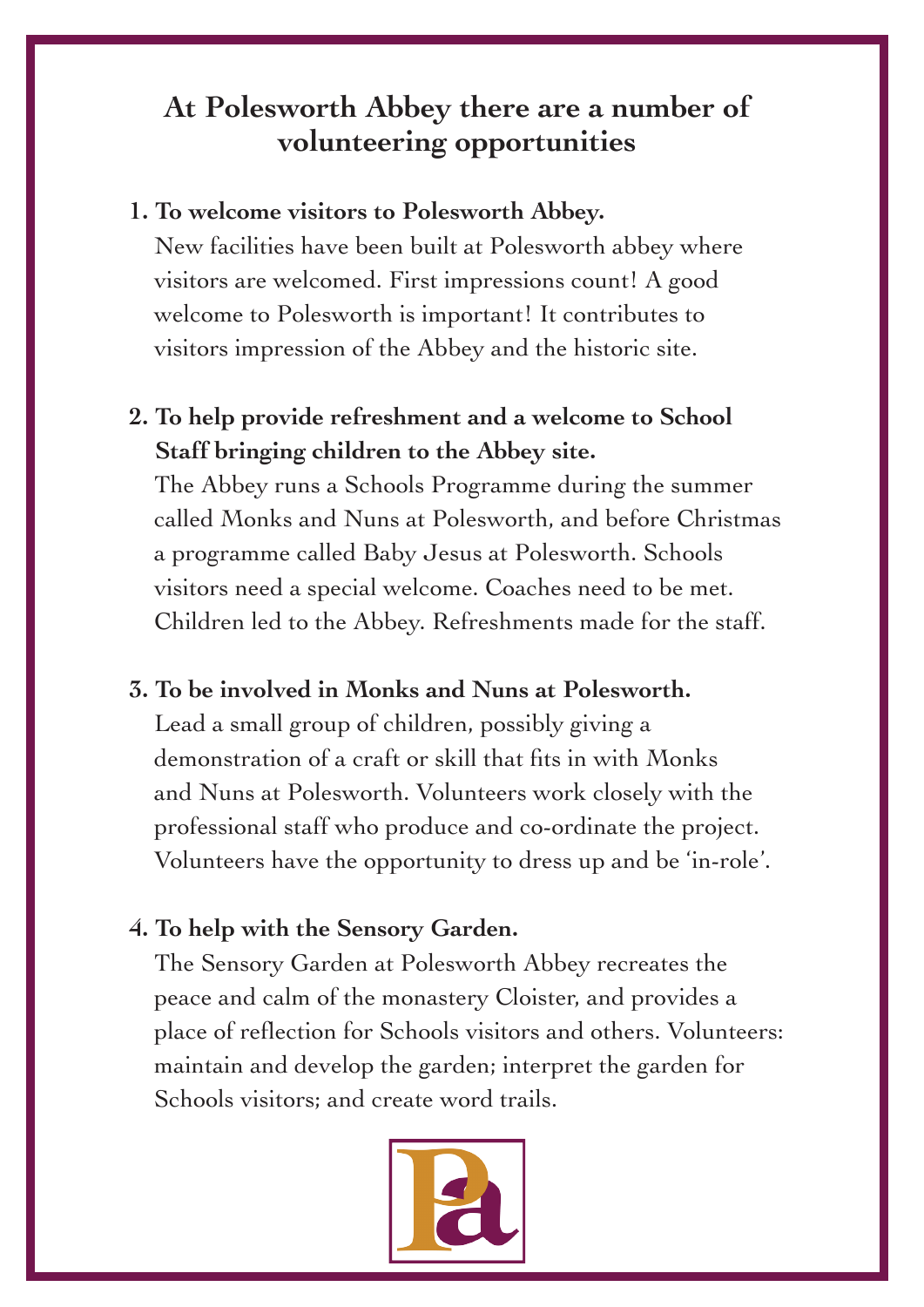## To welcome people to Polesworth Abbey

There is a welcome area in the new Abbey entrance where visitors are welcomed and receive a free copy of the brief guide to the Abbey site. First impressions are important!

We seek volunteers to welcome people who come to visit the Abbey. We hope that Volunteers might commit to a two-hour 'session' based at the Welcome Desk in the new entrance to the Abbey. Morning and afternoon sessions are available and it is hoped that the Abbey and the historic site can be open in the summer months each morning from 11.00 am to 1.00pm and each afternoon from 1.00 pm to 4.00 pm.

In the summertime the Abbey receives visitors who are on Canal holidays. Publicity through Hidden Britain will make Polesworth Abbey a destination for other road-based visitors, as well as for local people. Local people visit the Abbey site, because of the Church and because of the village's rich

history. Much of the history of the village is rooted in the abbey site.

Volunteers do not need to be knowledgeable about Polesworth's past! There is a free guide to the Abbey and the site to give to each visitor, and a full-colour Guidebook for those who want more or who would like a souvenir to take away.

There is a range of gifts as well as information about the locality. We hope that the Welcome Volunteers will ask people to sign the visitors book in the Church and visit the whole site using the free guide.

Often it will be possible for people to get a drink in the Refectory. The Welcome Volunteer can encourage people to enjoy their visit. Visitors are always pleased to receive a friendly welcome. A good welcome to Polesworth Abbey contributes to visitors impression of the Abbey and the historic site.

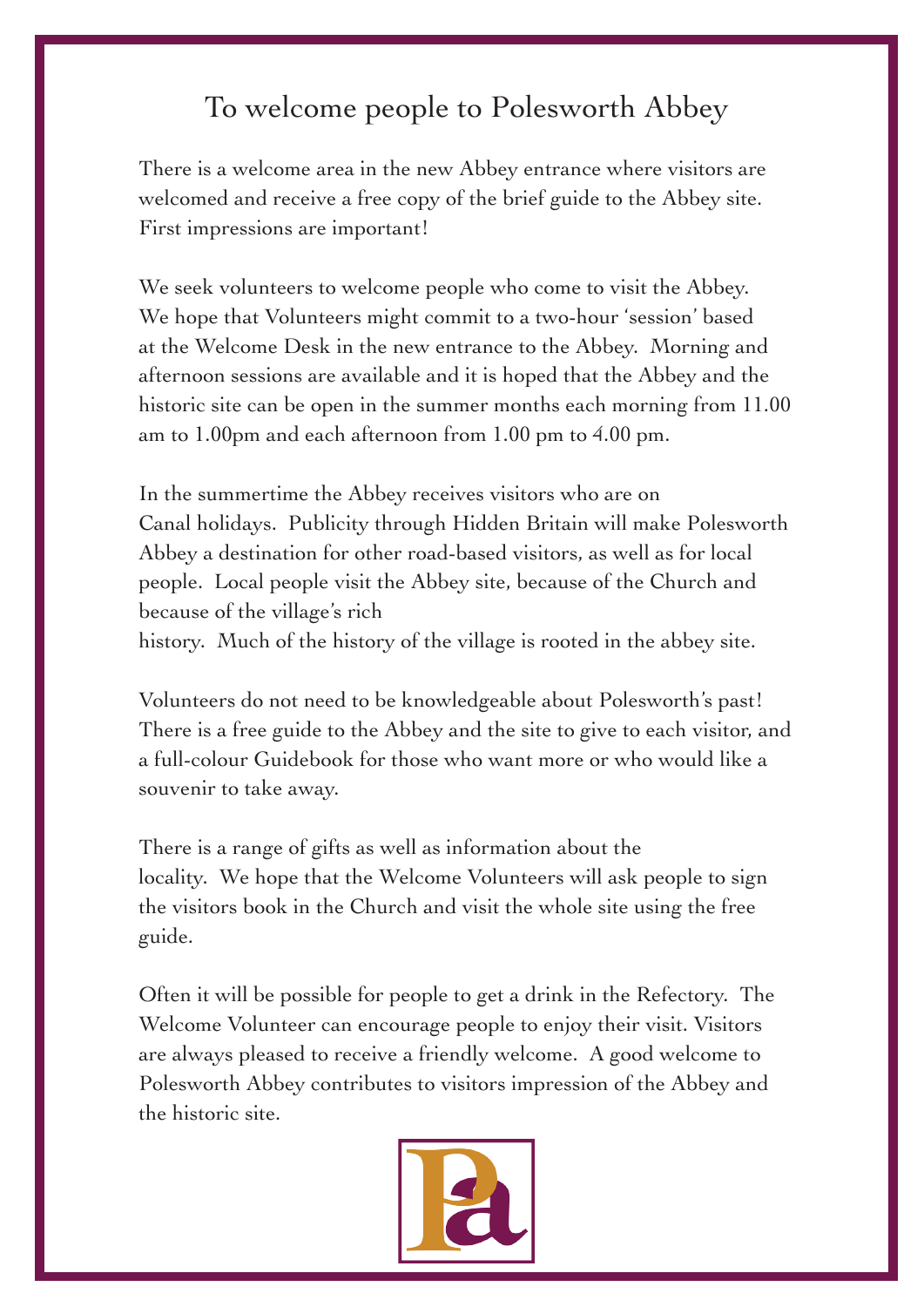## **To help provide refreshments and a welcome to School Staff bringing children to the Abbey site.**

The Abbey runs a Schools Programme during the Summer called Monks and Nuns at Polesworth, and during the month before Christmas a programme called Baby Jesus at Polesworth. Baby Jesus has run for some years and Volunteers have met coaches and helped Teachers to bring the

children to the Abbey from the coach park. The welcome that people receive is very important for the success of the School visit, and Teachers are always pleased for their group to be met and guided, especially if it is their first visit.

The programme of activity is run professionally by 'Diversions' who work with Schools supporting the history curriculum by role-play activities. Here at Polesworth Abbey the children who come for Monks and Nuns at Polesworth will dress up and the 'Diversions' staff will be 'in role'. For the children, they will go back to the medieval period and experience the monastery as it was over 1,000 years ago. Volunteers can help Staff and show the children around the site, moving from activity to activity.

Mainly these activities will be based at the Coach House, but the Staff will bring the children to the Abbey for part of the programme, both to the church and to the garden.

Refreshments for the Staff are important. Volunteers make a huge difference to the programmes and we hope that you will enjoy this role. At the end of the visit there is a audio presentation linking the activities of the monks and nuns in the past with the present-day activities of the Abbey parish. We hope that that will be an inspiration to everyone and show that the kindness and generosity of the past religious life continues in the parish community today.

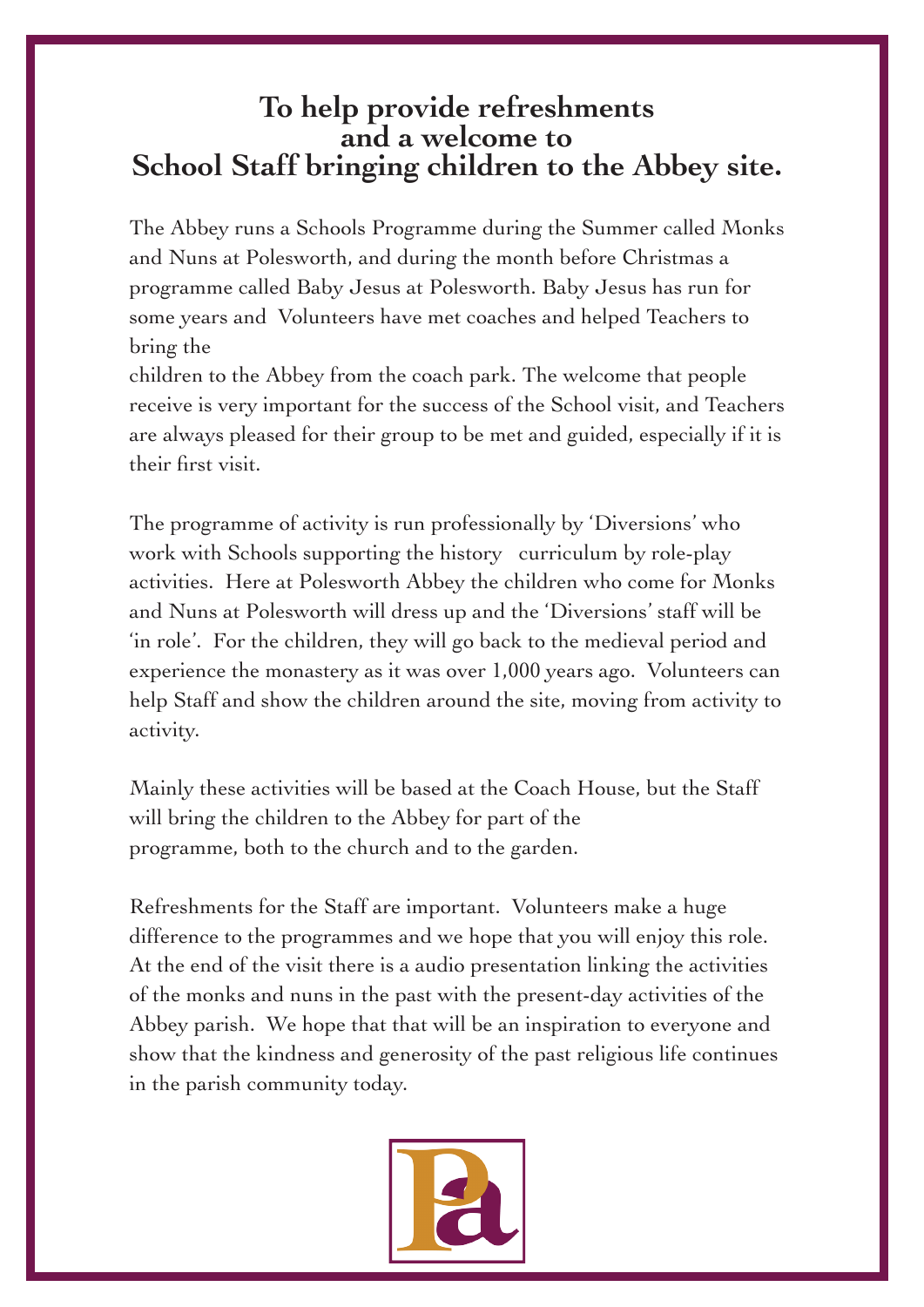## **To be involved in Monks and Nuns at Polesworth**

We seek adult volunteers who might lead a small group of children, possibly giving a demonstration of a craft or skill that fits in with Monks and Nuns at Polesworth.

Monks and Nuns at Polesworth is a Schools programme run for us professionally by 'Diversions' who make-history-real for children by role play. The children will dress in monastic

costumes and their programme of activities will take them back over 1,000 years to the medieval life of Monks and Nuns at Polesworth.

Some of the programme is 'plenary' activity, with all the Staff and children together. But other parts of the programme are 'small group activities'.

We seek Volunteers who might demonstrate calligraphy, or candle making, embroidery, or other crafts that fits in with Monks and Nuns. Usually the demonstration will be followed by some practical work by the children, often trying their own hand at the activity themselves. The small groups will be of up to 8 children only, and they will be accompanied by their school staff.

We hope that this is an opportunity for people who have a skill, or who might like to learn one, to join in with the project and enjoy passing on a new experience to children. This aspect of Monks and Nuns is likely to be popular and Volunteers will be well supported!

Volunteers work closely with the professional staff who produce and coordinate the project. Volunteers may need to dress up and be 'in role'.

We think that this Volunteering-opportunity is quite unique!

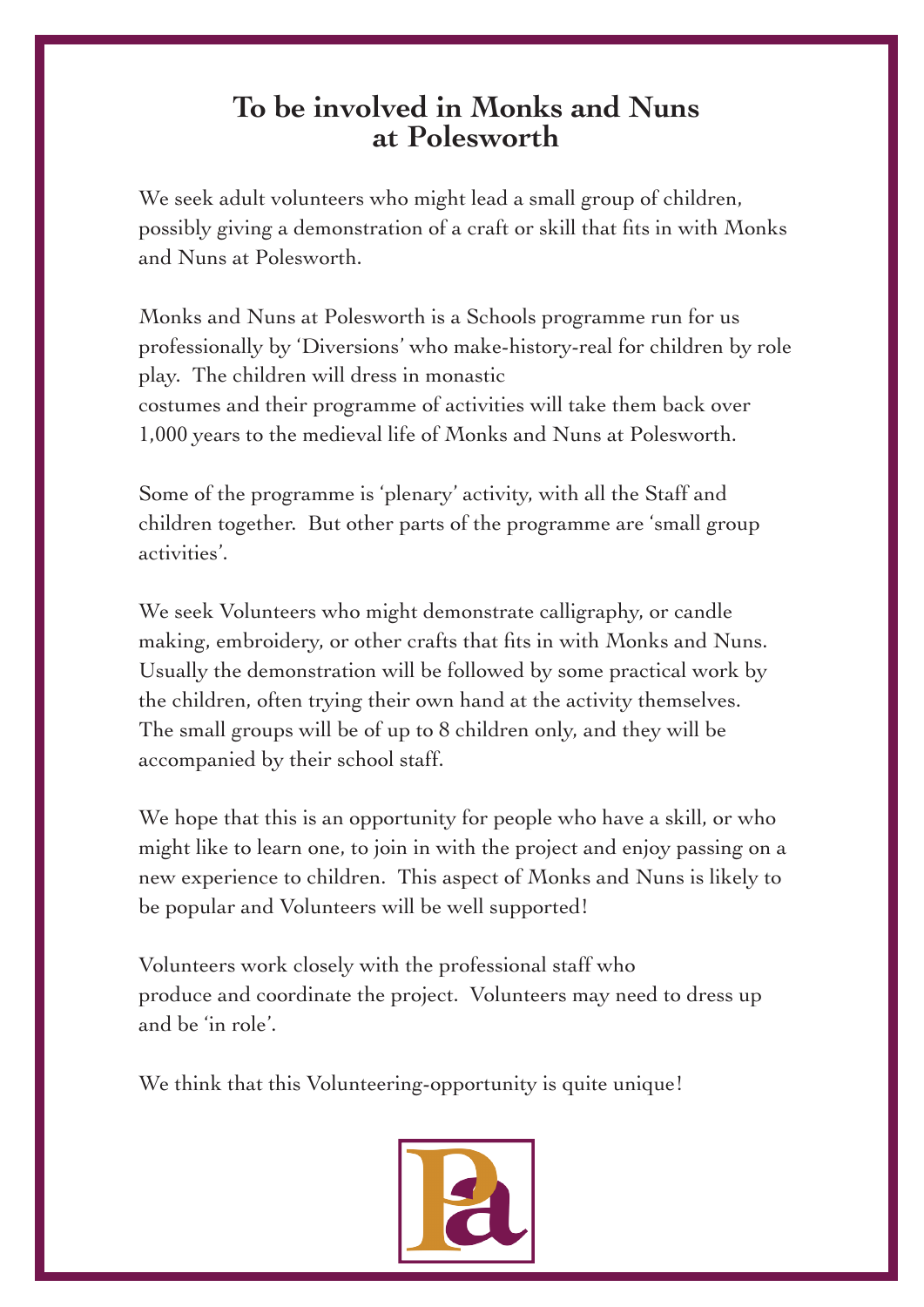# **Volunteering Opportunities Sensory Garden**

The Sensory Garden at Polesworth Abbey recreates the peace and calm of the monastery Cloister, and provides a place of reflection for Schools visitors and others. Schools groups learn about the properties of herbs, especially about the physic herbs and their healing powers. Other visitors to the Abbey site have the opportunity to absorb the peace of the monastery cloister which is today part of the Abbey Church site. There are a number of volunteering opportunities connected with the Sensory Garden:

1. maintaining and developing the planting and environment of the Sensory Garden.

A garden is always developing, and always needs careful attention. As well as routine tasks our plants need to be identified for the Schools visitors and a supply of herbs for the children to use as part of their visit is needed. We have tools and hand equipment and the help of a professional landscape designer to oversee the landscape developments and the evolution of the garden. Many hands make light work. Please come and help to maintain and develop this beautiful place which was founded 1200 years ago.

2. interpreting the garden for Schools visitors to Monks and Nuns at Polesworth

We hope that some people may volunteer to talk to small groups of children about the properties of herbs. The groups of young people from Primary Schools would always be accompanied by their teacher. Learning about the physic, culinary and cloth dying capabilities of the herbs is an important part of the Schools' programme, which teaches children about the origins of medicine and the use of herbs in cooking and textiles.

3. developing the garden for visitors

Volunteers who might work with a professional artist, possibly a sculptor, to reflect on the Abbey and suggest suitable sculptures for the Sensory Garden.

4. creating word-trails within the Sensory Garden

Volunteers who would produce 'word-trails' for the Sensory Garden along religious and spiritual themes. We envisage poems or quotations, an authors own reflections. Sounds may be possible too. We aim to have a collection of word-trails that may be used for different occasions or according to the interest of certain visiting groups.